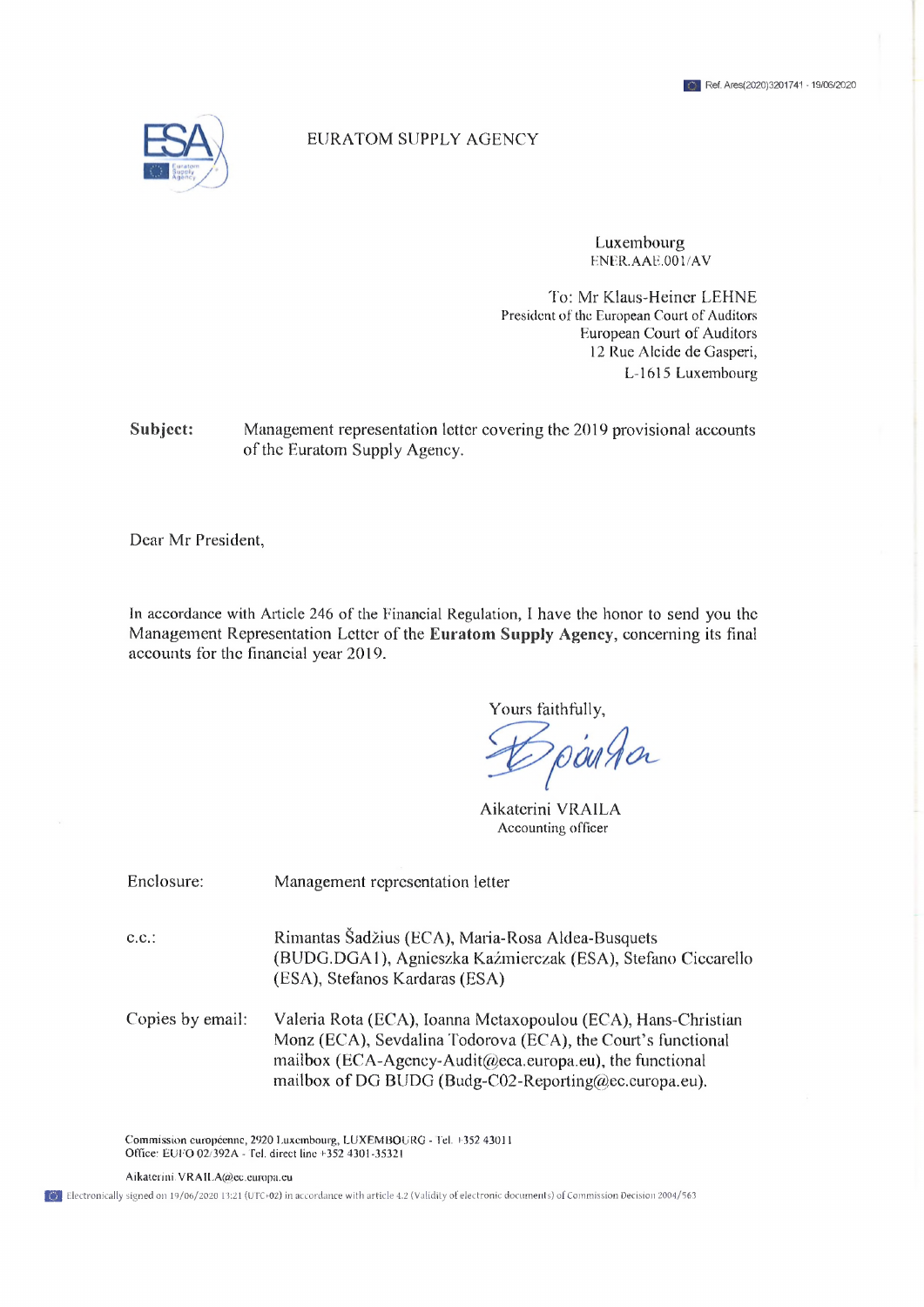EURATOM SUPPLY AGENCY **ИЛИССКИ** В Ref. Ares(2020)3201741 - 19/06/2020



**To the President of the European Court of Auditors**

**Subject: Management Representation letter covering the 2019 final accounts of the EURATOM SUPPLY AGENCY (ESA).**

This representation letter is provided in connection with your audit of the "Final annual accounts of the EURATOM SUPPLY AGENCY", hereafter ESA, consisting of the financial statements<sup>1</sup> and the budget implementation reports for the financial year ended 31 December 2019 for the purpose of expressing an opinion as to whether these present fairly, in all material respects, the financial position of the Euratom Supply Agency as of 31 December 2019 and of the results of its operations, its cash flows, and the changes in net assets for the year then ended.

<sup>I</sup> have fulfilled my responsibilities concerning the design, implementation and maintenance of internal control relevant to the preparation and presentation of the accounts of the Euratom Supply Agency that are free from material misstatement, whether due to fraud or error.

In line with Article 77 of the EU General Financial Regulation, the accounting systems laid down by the accounting officer, and where appropriate, systems laid down by the authorising officers to supply and justify accounting information have been validated.

All the information necessary for the production of the final accounts of the Euratom Supply Agency, which give <sup>a</sup> true and fair view of the assets and liabilities and of the budgetary implementation, has been obtained.

<sup>I</sup> confirm, to the best of my knowledge and belief, having made such inquiries as <sup>I</sup> considered necessary for the purpose of appropriately informing myself, the following representations:

<sup>1</sup> The "financial statements" comprise the balance sheet, the statement of financial performance, the cash-flow statement, the statement of changes in net assets and the notes to the financial statements.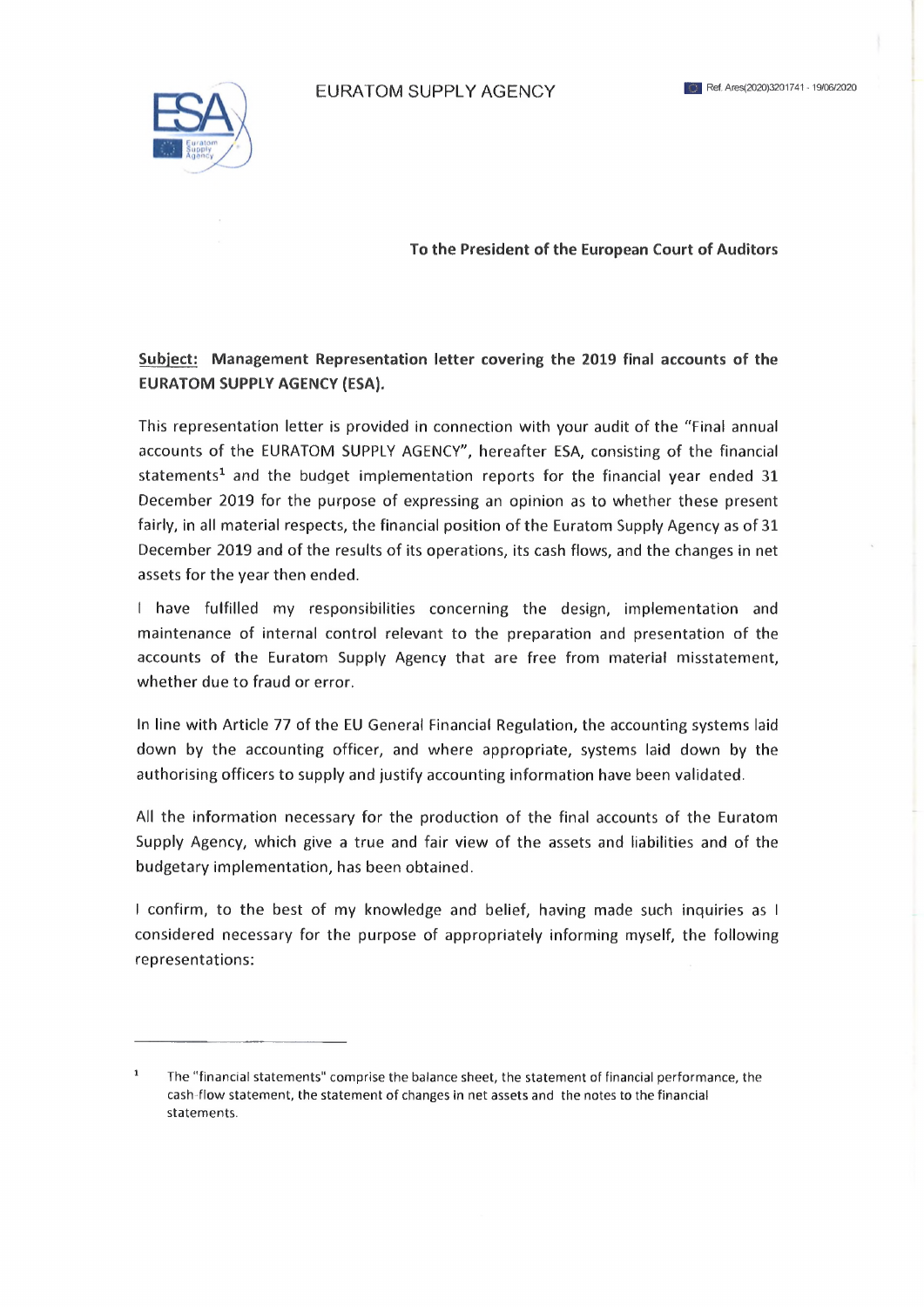## **Final accounts**

1. The "Final accounts of the Euratom Supply Agency" for the financial year ended 31 December 2019 referred to above, are presented in accordance with its FR<sup>2</sup> and with the accounting rules adopted by the accounting officer of the European Commission based on internationally accepted accounting standards for the public sector.

2. No issue requiring <sup>a</sup> reservation has been brought to my attention.

3. Significant assumptions used by us in making accounting estimates, including those measured at fair value, are reasonable.

4. Related party relationships and transactions have been appropriately accounted for and disclosed in accordance with the requirements of the accounting rules.

5. All events subsequent to the date of the accounts and for which the accounting rules and methods require adjustment or disclosure have been adjusted or disclosed.

6. The effects of any uncorrected misstatements are immaterial, individually and in aggregate, to the financial statements as <sup>a</sup> whole.

7. There are no plans or intentions that may materially alter the carrying value or classification of assets and liabilities reflected in the financial statements. The carrying value of receivables and recoverable which are potentially irrecoverable has been corrected, where necessary.

8. The Euratom Supply Agency has satisfactory title to all assets and there are no liens or encumbrances on the assets.

9. All types of assets have been reviewed for impairment whenever events or changes in circumstances indicate that their carrying amount may not be recoverable. Where appropriate, such assets have been written down to their recoverable amount.

10. All liabilities, both actual and contingent, have been recorded or disclosed, as appropriate, and all guarantees that have been given to third parties have been disclosed in the notes to the financial statements.

 $\overline{2}$ Regulation(EU, Euratom) No 2018/1046 of the European Parliament and of the Council of 18 July 2018 on the financial rules applicable to the general budget of the Union.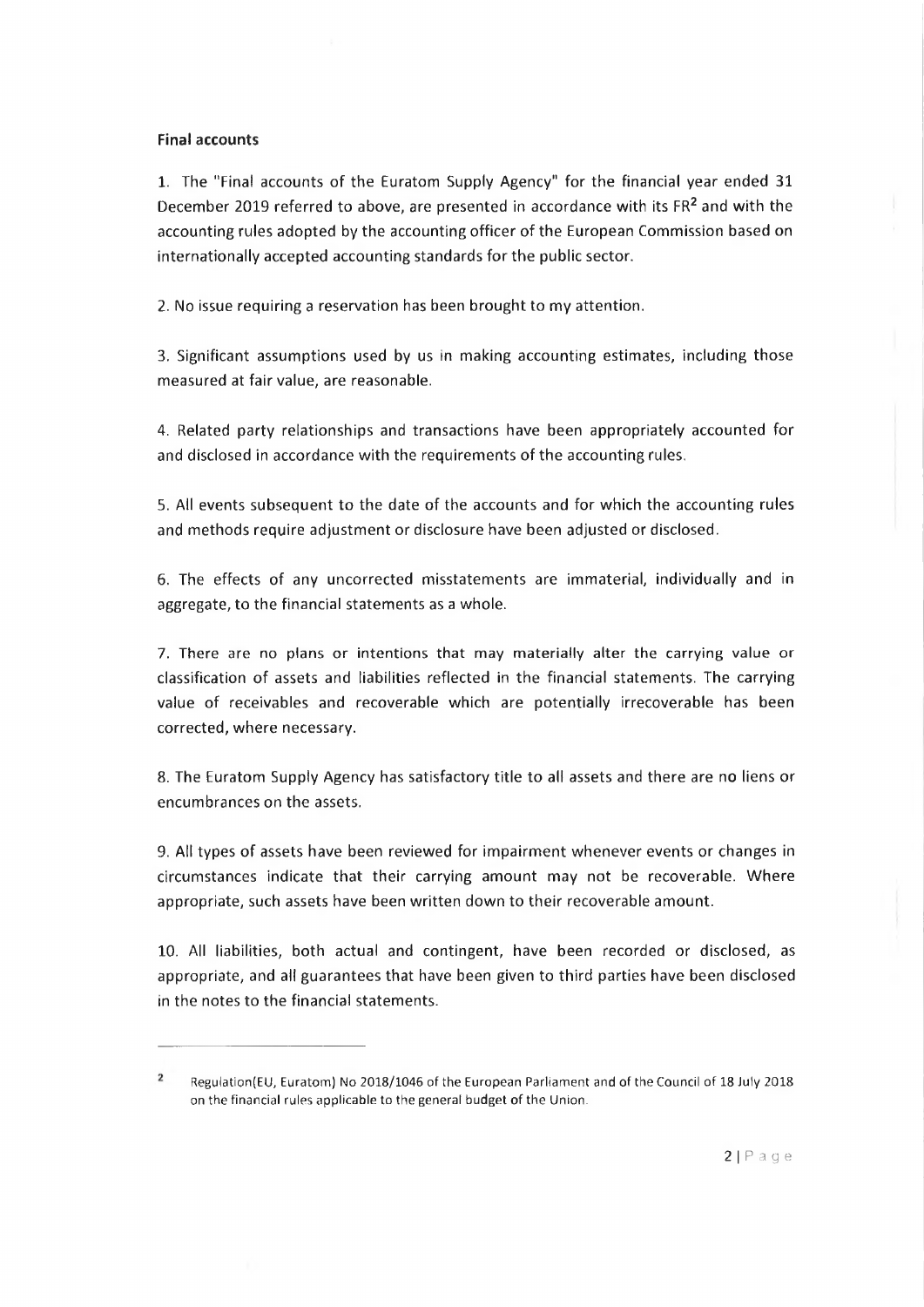11, All claims against the Euratom Supply Agency are reflected in the financial statements as a provision or, where relevant, as <sup>a</sup> contingent liability.

12, There are no formal or informal compensating balance arrangements with any of our cash and investment accounts. There are no lines of credit arrangements.

## **Information Provided**

With regard to the information provided and the representations below, I highlight that I have provided you with such information for the Euratom Supply Agency.

13. <sup>I</sup> have provided you with:

- Access to all information of which <sup>I</sup> am aware that is relevant to the preparation of the accounts such as records, documentation and other matters;
- Additional information that you have requested for the purpose of the audit; and
- Unrestricted access to persons within the entity from whom you determined it necessary to obtain audit evidence.

14. All transactions have been recorded in the accounting records and are reflected in the accounts.

15. <sup>I</sup> have communicated to you all deficiencies concerning the design, implementation and maintenance of internal control relevant to the preparation and presentation of the accounts of which management is aware.

16. <sup>I</sup> have disclosed to you the results of my assessment of the risk that the accounts may be materially misstated as a result of fraud.

17. <sup>I</sup> have disclosed to you all information in relation to allegations of fraud, or suspected fraud, affecting the agency's accounts that <sup>I</sup> have been informed of by management, current or previous employees or other relevant services, including the European Anti-Fraud Office (OLAF).